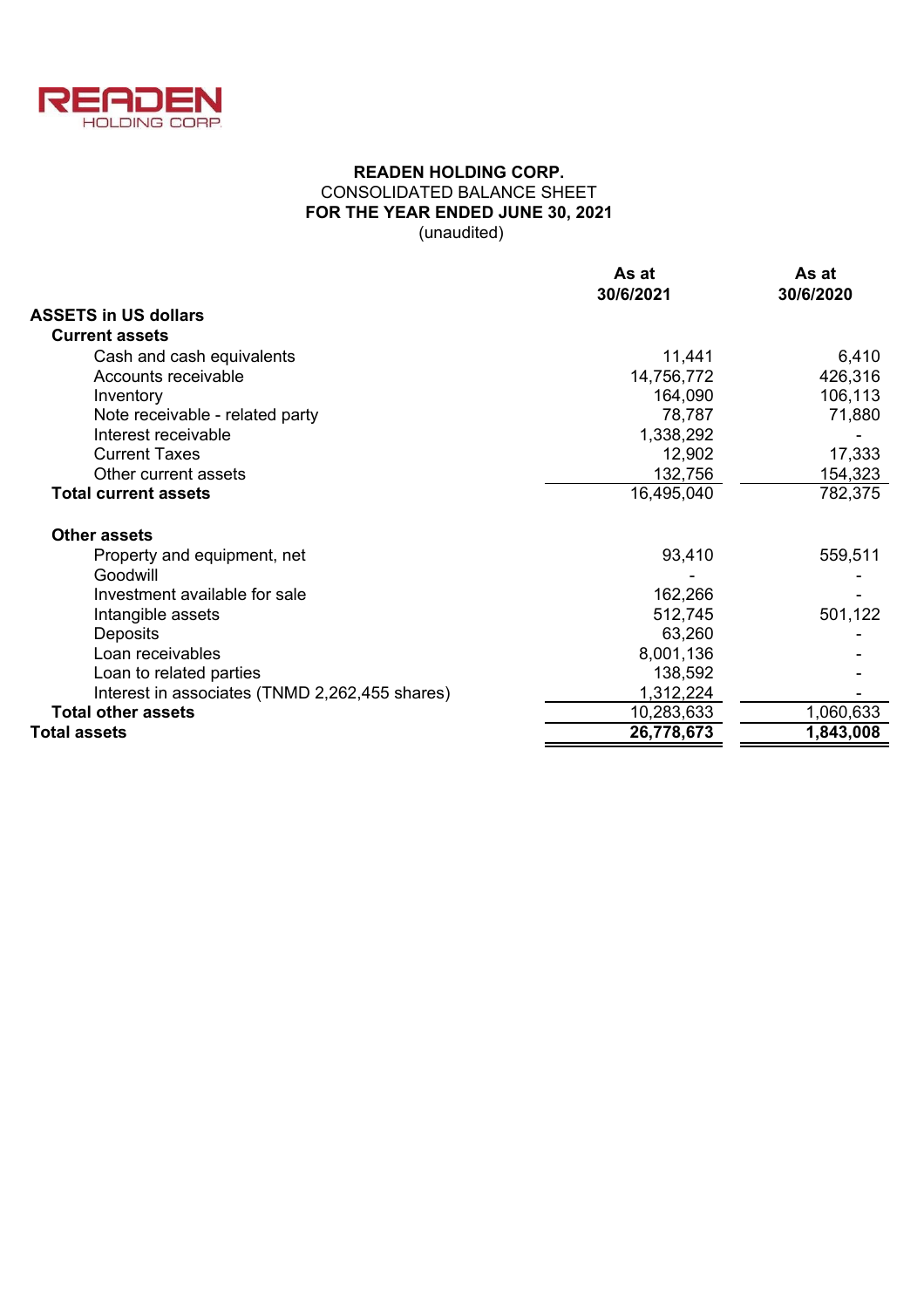

# CONSOLIDATED BALANCE SHEET **FOR THE YEAR ENDED JUNE 30, 2021 READEN HOLDING CORP.**

(unaudited)

|                                                  | As at<br>30/6/2021 | As at<br>30/6/2020 |  |  |
|--------------------------------------------------|--------------------|--------------------|--|--|
| <b>LIABILITIES AND STOCKHOLDERS' EQUITY</b>      |                    |                    |  |  |
| <b>Current liablities</b>                        |                    |                    |  |  |
| Accounts payable                                 | 3,401,314          | 189,348            |  |  |
| Consignment stock                                |                    |                    |  |  |
| Interest payable                                 | 763,766            | 16,321             |  |  |
| Advances payable - related parties               | 109,310            | 4,774              |  |  |
| Loan to related parties                          | 580,000            |                    |  |  |
| Loan to directors                                | 265,318            |                    |  |  |
| Director fees payable                            | 14,160             |                    |  |  |
| Loans payable                                    | 378,334            | 427,890            |  |  |
| Notes payable                                    | 158,111            | 158,111            |  |  |
| Other current liablities                         | 163,402            | 167,661            |  |  |
| <b>Total current liablities</b>                  | 5,833,715          | 964,105            |  |  |
| <b>Other liabilities</b>                         |                    |                    |  |  |
| Loans payable, net of current portion            | 4,980,959          | 341,133            |  |  |
| Other non-current liablities                     | 4,878              | 9,117              |  |  |
| <b>Total liabilities</b>                         | 4,985,837          | 350,250            |  |  |
| <b>Stockholders' Equity</b>                      |                    |                    |  |  |
| Convertible preferred stock                      | 767                | 767                |  |  |
| <b>Common Stock</b>                              | 14, 175, 476       | 263,476            |  |  |
| Additional paid-in capital                       | 644,500            | 644,500            |  |  |
| Exchange reserve                                 | 71,275             | (25, 868)          |  |  |
| Subordinated Ioan Non-controlling interest       | 908,058            | 1,128,999          |  |  |
| Non controlling interest provision               | 596,324            | 596,324            |  |  |
| Retained earnings previous periods               | 2,079,545          | (1,404,080)        |  |  |
| Retained earnings previous periods for Okepay NZ | 179,361            |                    |  |  |
| Retained earnings previous periods for Fligro    | 31,655             |                    |  |  |
| Retained earnings this period                    | 1,853,282          | (675, 465)         |  |  |
| <b>Total Stockholders' equity</b>                | 15,959,121         | 528,653            |  |  |
| <b>Total liabilities</b>                         | 26,778,673         | 1,843,008          |  |  |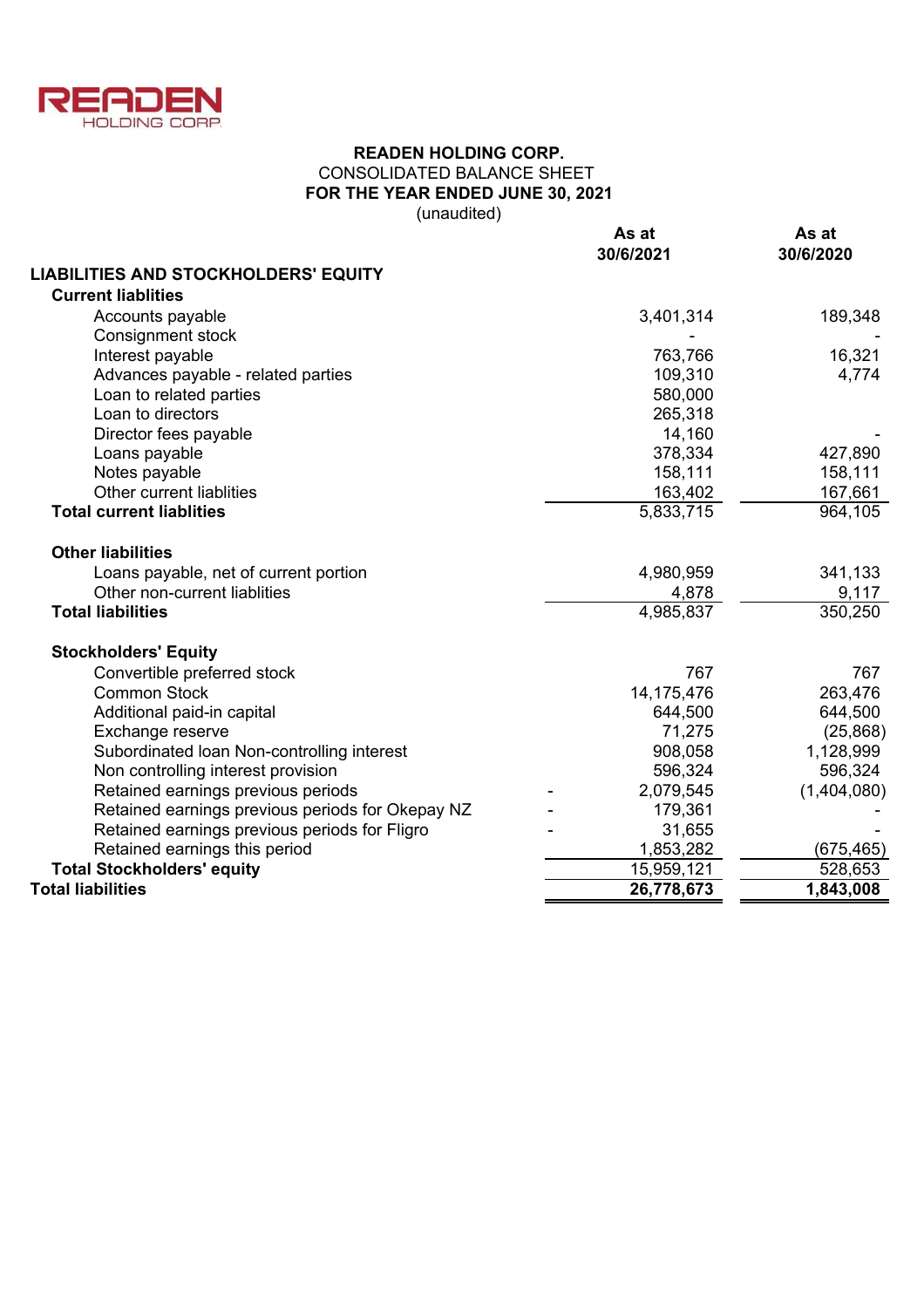

# **READEN HOLDING CORP. CONSOLIDATED STATEMENT OF OPERATIONS FOR THE YEAR ENDED JUNE 30, 2021 (unaudited)**

| As at      | As at                  |
|------------|------------------------|
| 30/6/2021  | 30/6/2020              |
| 1,998,723  | 1,412,148              |
| 663,885    | 1,244,579              |
| 1,334,838  | 167,569                |
| 294,503    |                        |
| 799,574    | 712,812                |
| 1,094,077  | 712,812                |
| 240,761    | (545, 243)             |
|            |                        |
|            |                        |
| (149, 583) | (24, 312)              |
|            |                        |
| (26, 585)  | (105, 910)             |
|            |                        |
| (452, 258) |                        |
| 936,132    |                        |
|            |                        |
| (7, 409)   |                        |
|            | (130, 222)             |
|            |                        |
| 1,853,282  | (675,465)              |
|            | 1,312,224<br>1,612,521 |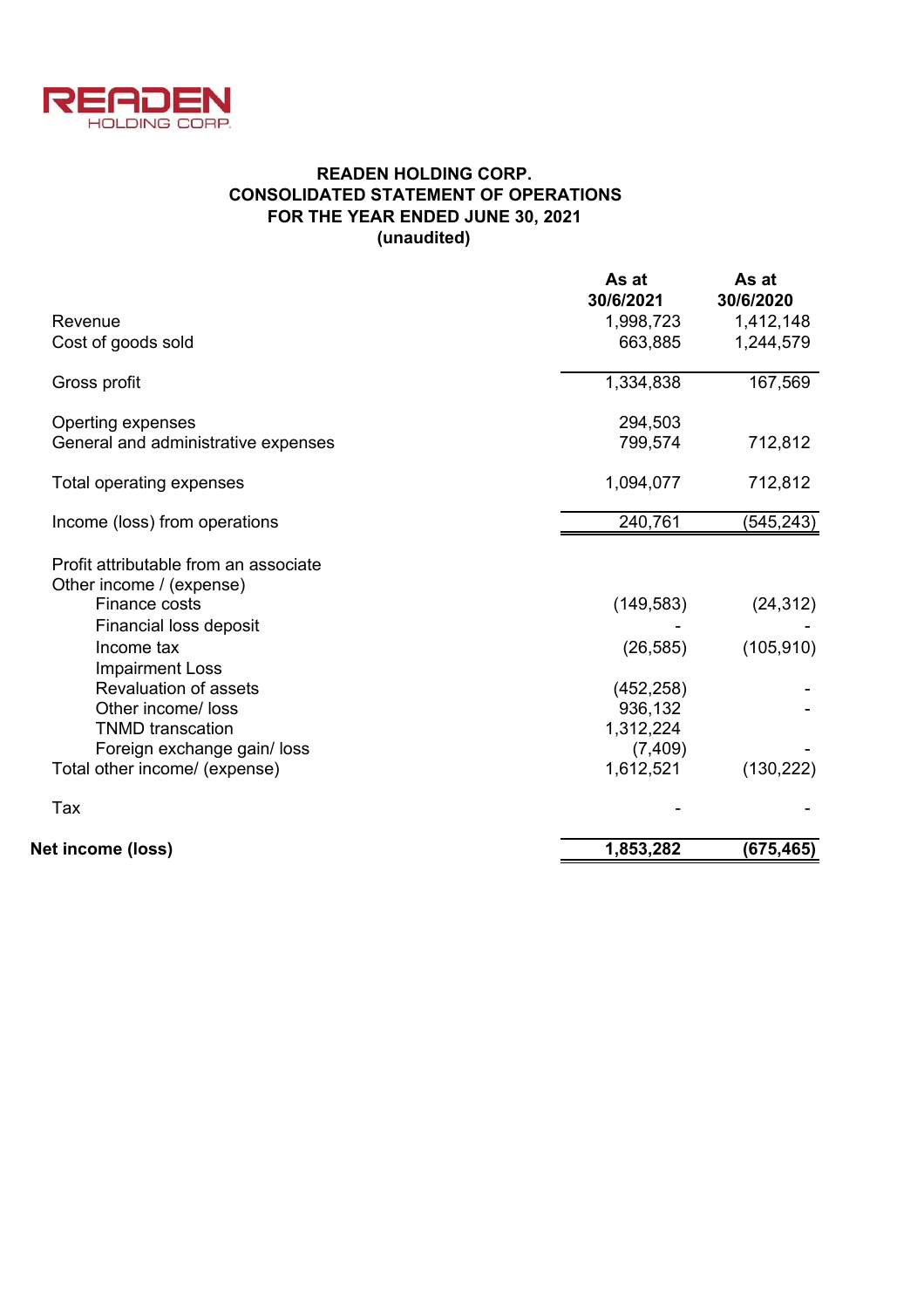

# **READEN HOLDING CORP. CONSOLIDATED STATEMENT OF CASH FLOWS FOR THE YEAR ENDED JUNE 30, 2021 (unaudited)**

| <b>Cash flows from operation activities</b><br>Net Income (loss) |                      |                | 1,853,282                         |                     |
|------------------------------------------------------------------|----------------------|----------------|-----------------------------------|---------------------|
| Depreciation and amortization                                    |                      |                |                                   |                     |
|                                                                  |                      |                | --------------------              | 1,853,282           |
| <b>Changes in operating assets and liabilities:</b>              |                      |                |                                   |                     |
| Accounts receivable                                              | increase             |                | 14,330,456                        |                     |
| Inventory                                                        | increase             |                | 57,977                            |                     |
| Note receivable - related party                                  | increase             |                | 6,907                             |                     |
| Interest receivable                                              | increase             |                | o,yu <i>r</i><br>1,338,292        |                     |
| <b>Current taxes</b>                                             | decreased            |                | 4,431                             |                     |
| Other current assets                                             | decreased            |                | 21,567                            |                     |
|                                                                  | increase             |                |                                   | 15,707,634          |
| Property and equipment<br>Goodwill                               | decreased            |                | 466,101                           |                     |
| Investment available for sale                                    | increase             |                | 162,266                           |                     |
| Intangible assets                                                | increase             |                | 11,623                            |                     |
| Deposits                                                         | increase             |                | 63,260                            |                     |
| Loan to recaivables                                              | increase             | $\blacksquare$ | 8,001,136                         |                     |
| Loan to related parties                                          | increase             | $\blacksquare$ | 138,592                           |                     |
| Interest in associates                                           | increase             |                | $- 1,312,224$                     |                     |
|                                                                  | increase             |                | ------------------- -             | 9,223,000           |
|                                                                  |                      |                |                                   |                     |
| Accounts payable                                                 | increase             |                | 3,211,966                         |                     |
| Interest payable                                                 | increase             |                | 747,445<br>104,536                |                     |
| Advances payable related parties<br>Loan to related parties      | increase<br>increase |                | 580,000                           |                     |
| Loan to directors                                                | increase             |                | 265,318                           |                     |
| Director fees payable                                            | increase             |                | 14,160                            |                     |
| Loans payable                                                    |                      |                | decreased - 49,556                |                     |
| Other current liabilities                                        | decreased            |                | 4,259                             |                     |
|                                                                  | increase             |                |                                   | 4,869,610           |
|                                                                  |                      |                |                                   |                     |
| Notes payable                                                    |                      |                |                                   |                     |
| Notes payable - related parties                                  |                      |                |                                   |                     |
| Loans payable, net of current portion                            | increase             |                | 4,639,826                         |                     |
| Other non current liabilities                                    | decrease<br>increase |                | 4,239<br>------------------------ | 4,635,587           |
|                                                                  |                      |                |                                   |                     |
| Change in exchange reserve                                       |                      |                |                                   | 97,143              |
| Change in subordinated loan non-controlling interest             |                      |                |                                   | 220,941             |
| Change in earnings previous periods                              |                      |                |                                   | 211,016             |
| <b>Cash flows from finacning activities</b>                      |                      |                |                                   |                     |
| Issue of shares                                                  | increase             |                |                                   | 13,912,000          |
| Net change in cash and cash equivalent                           |                      |                |                                   | 5,031               |
| Cash and cash equivalent at beginning of period                  |                      |                |                                   | 6,410               |
| Cash and cash equivalent at end of period                        |                      |                |                                   | $\overline{11,}441$ |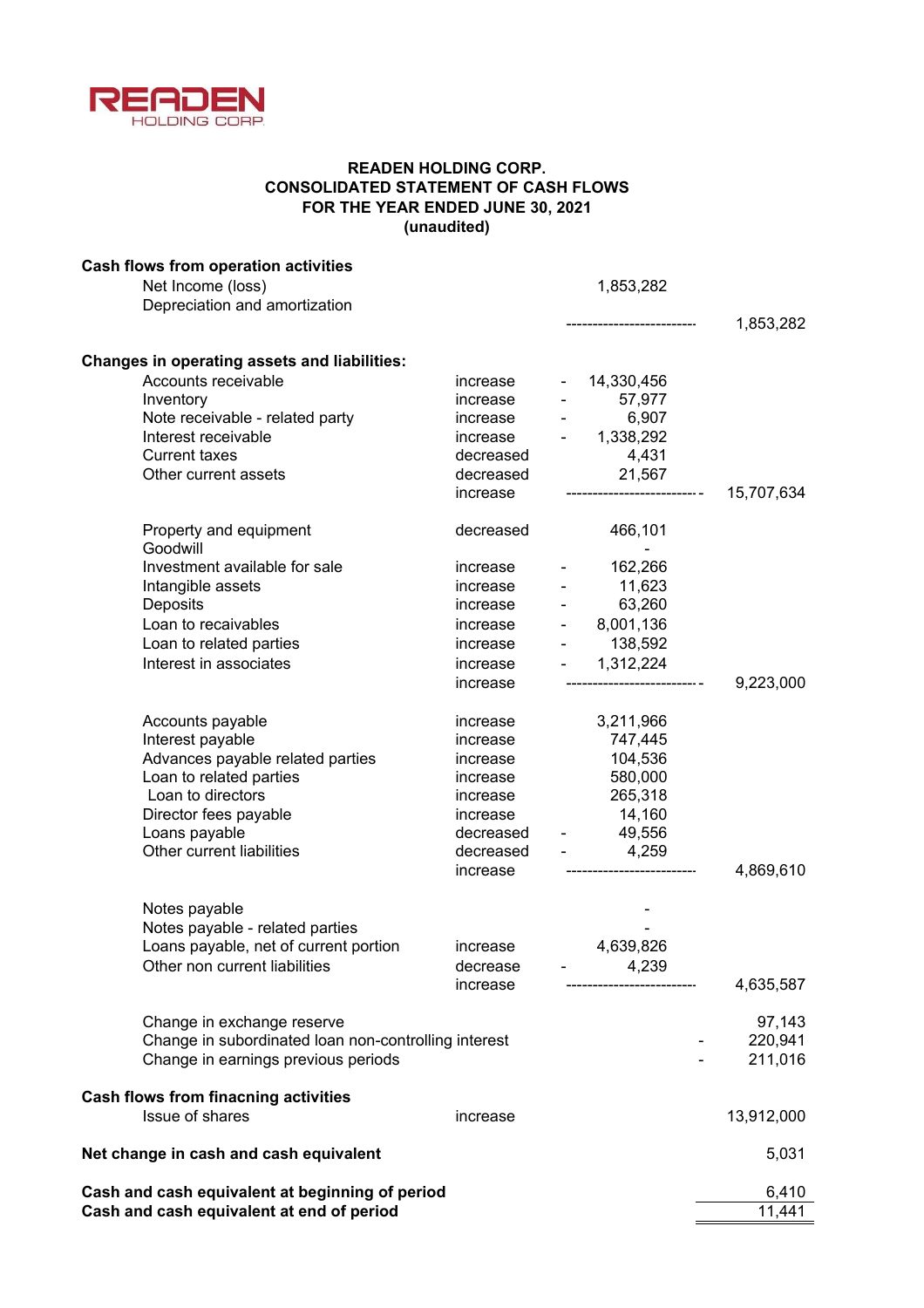

|                                                  |         |                        |                                                           | <b>READEN HOLDING CORP</b>       |                       |           |                |                           |              |                     |
|--------------------------------------------------|---------|------------------------|-----------------------------------------------------------|----------------------------------|-----------------------|-----------|----------------|---------------------------|--------------|---------------------|
|                                                  |         |                        | CONSOLIDATED STATEMENT OF CHANGES IN STOCKHOLDERS' EQUITY |                                  |                       |           |                |                           |              |                     |
|                                                  |         |                        |                                                           | FOR THE YEAR ENDED JUNE 30, 2021 |                       |           |                |                           |              |                     |
|                                                  |         |                        |                                                           | (unaudited)                      |                       |           |                |                           |              |                     |
|                                                  |         |                        |                                                           |                                  | Additional<br>Paid-in |           |                |                           |              |                     |
|                                                  |         | <b>Preferred Stock</b> |                                                           |                                  | Capital               |           |                |                           | Non-         |                     |
|                                                  |         | Series D               | <b>Common Stock</b>                                       |                                  | and other             | Exchange  |                | Accumulated Shareholders' | controlling  |                     |
|                                                  |         | Shares Par Value \$    | <b>Shares</b>                                             | Par Value \$                     | Reserve               | Reserve   | (loss)/Profits | Equity                    | Interest     | <b>Total Equity</b> |
| As at July 1, 2020                               | 766,667 | 767                    | 263,467,074                                               | 263,476                          | 644,500               | (25, 868) | (2,079,545)    | 525,653                   | 0            | 528,653             |
| Exchange difference                              |         |                        |                                                           |                                  |                       | 97,143    |                |                           |              |                     |
| Share bought back from:                          |         |                        |                                                           |                                  |                       |           |                |                           |              |                     |
| Kwok Kweng Lam                                   |         |                        | $-19,000,000 -$                                           | 380,000                          |                       |           |                |                           |              |                     |
| Hoi Wah Ruby                                     |         |                        | $5.000.000 -$                                             | 100,000                          |                       |           |                |                           |              |                     |
| Patrick Chia Hung Ching                          |         |                        | $5,000,000 -$                                             | 100,000                          |                       |           |                |                           |              |                     |
| Mr. Hee Loy Yuen                                 |         |                        | 200,000 -                                                 | 8,000                            |                       |           |                |                           |              |                     |
| Shars issued to Okepay NZ Limited                |         |                        | 75,000,000                                                | 12,250,000                       |                       |           |                |                           |              |                     |
| Shars issued to Quentin Societe                  |         |                        | 15,000,000                                                | 2,250,000                        |                       |           |                |                           |              |                     |
|                                                  |         |                        |                                                           |                                  |                       |           |                |                           |              |                     |
| Retained earnings previous periods for Okepay NZ |         |                        |                                                           |                                  |                       |           | 179,361        |                           |              |                     |
| Retained earnings previous periods for Fligro    |         |                        |                                                           |                                  |                       |           | 31,655         |                           |              |                     |
| Net Profit for the year ended                    |         |                        |                                                           |                                  |                       |           |                |                           |              |                     |
| June 30, 2021                                    |         |                        |                                                           |                                  |                       |           | 1,853,282      |                           |              |                     |
| As at June 30, 2021                              | 766,667 | 767                    | 324, 267, 074                                             | 14,175,476                       | 644,500               | 71,275    | (437, 279)     | 15,959,121                | $\mathbf{0}$ | 15,959,121          |
|                                                  |         |                        |                                                           |                                  |                       |           |                |                           |              |                     |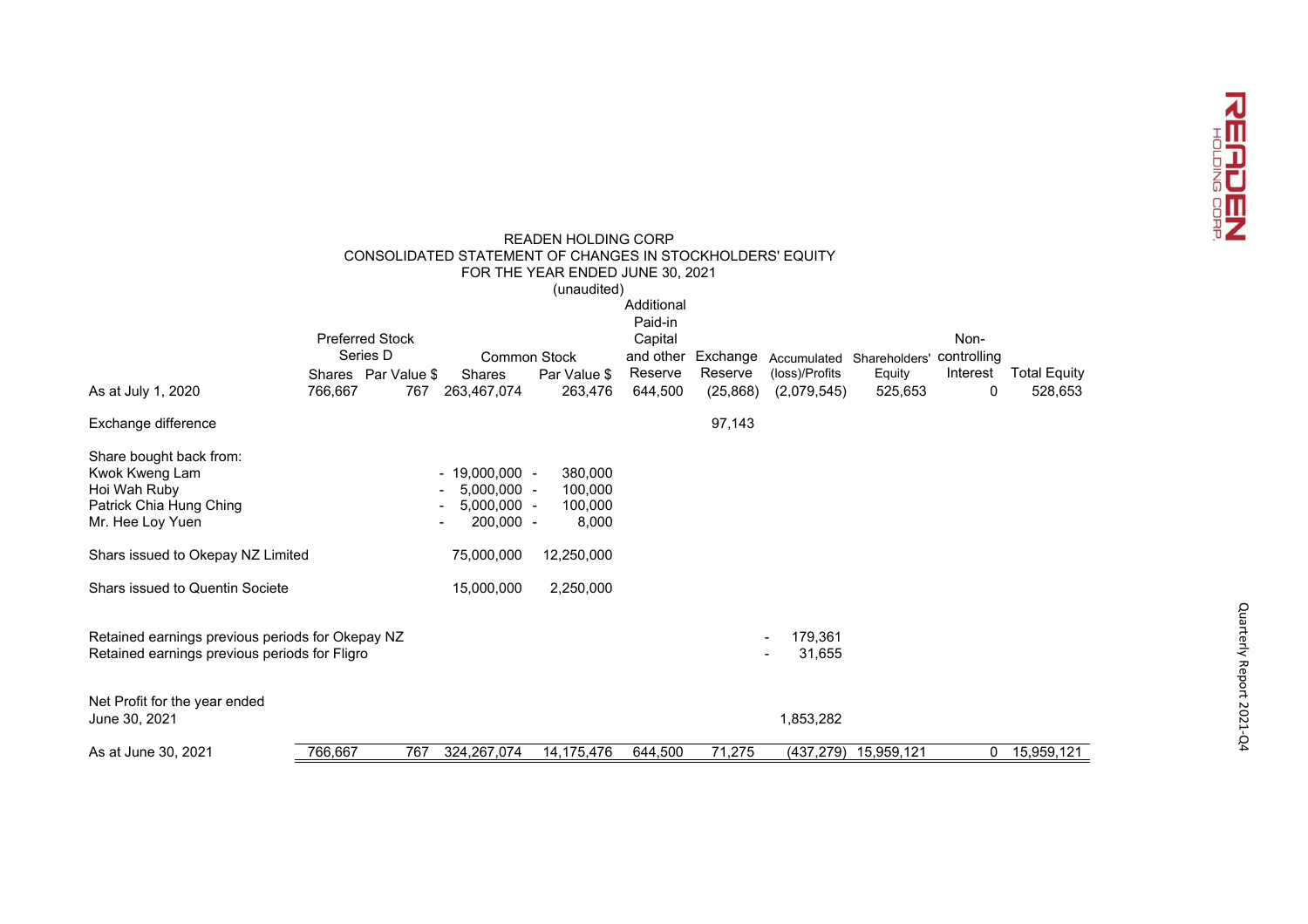# READEN HOLDING CORP. NOTE TO CONSOLIDATED STATEMENTS FOR THE YEAR ENDED JUNE 30, 2021 (unaudited)

## **1. Background**

Readen Holding Corp., a Nevada corporation, was originally incorporated in the state of Idaho under the name of "Beacon Light Mining Company" in 1953. In 1997, we created a wholly-owned subsidiary with the same name in the state of Nevada. We then merged into the Nevada subsidiary and became a Nevada corporation. We were reincorporated in Nevada on November 19, 1997, under the name "Beacon Light Mining Company." On February 18, 1998, we changed our name to "Beacon Light Holding Corporation." On August 3, 2001, we changed our name to Wellux International, Inc. and operated under that name until May 5, 2005, when we changed our name to Readen Holding Corp. The Company is engaged in the business of identifying and acquiring privately held equity holdings in various entities worldwide.

## **2. Basis of Presentation**

The accompanying consolidated financial statements include the accounts of the Company and its subsidiaries. All intercompany balances and transactions have been eliminated in consolidation. The accompanying unaudited consolidated financial statements have been prepared in accordance with accounting principles generally accepted in the United States of America and in Management's opinion, reflect all adjustments, including normal recurring adjustments, necessary to present fairly the Company's financial position at June 30, 2021, and the results of operations and cash flows for the year ended June 30, 2021. The results of operations for the June 30 ended June 30, 2021 are not necessarily indicative of the results that the Company will have for any subsequent fiscal year. The preparation of financial statements in conformity with accounting principles generally accepted in the United States of America requires Management to make estimates and assumptions that affect the amounts reported in the financial statements and accompanying notes. Actual results could differ from those estimates.

## **3. Liquidity and Operations**

The Company had net profit of \$1,853,282 for the year ended June 30, 2021.

As of June 30, 2021, the Company had cash of \$11,441, accounts receivable of \$14,756,772, inventory of \$164,090 and accounts Payable of \$3,401,314. At the Company's discretion, they may decide to raise additional capital in the future through equity or debt financing.

## **4. Summary of Significant Accounting Policies**

Cash and Cash Equivalents - The Company considers all highly liquid debt instruments with original maturities of three months or less to be cash equivalents.

Revenue Recognition - The Company recognizes revenue from product sales when persuasive evidence of an arrangement exists, shipment has occurred, the seller's price to the buyer is fixed or determinable and collectability is reasonably assured.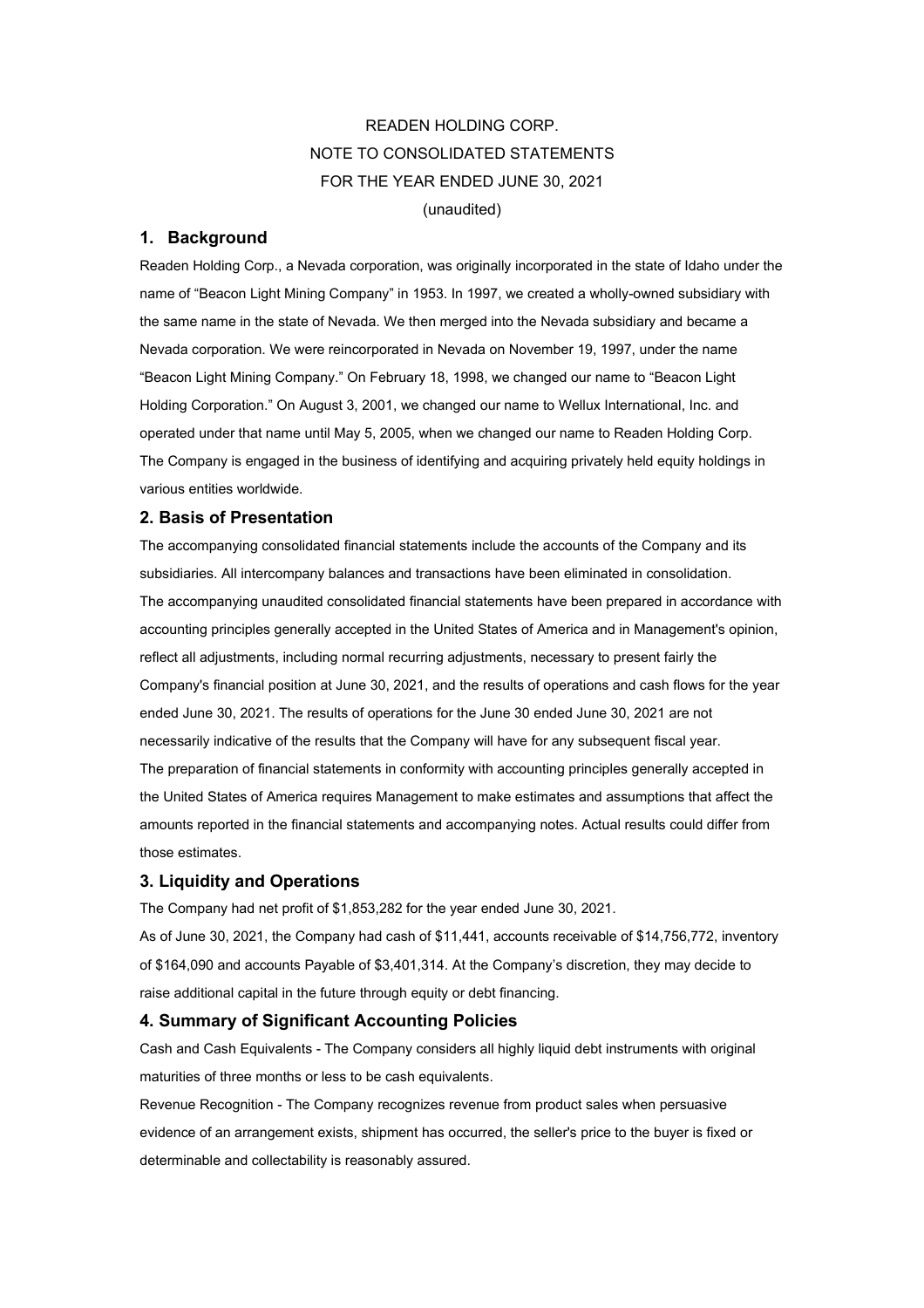Research and Development Expenses - Research and development expenses are charged to operations in the period incurred

Selling and Marketing Expenses - Selling and marketing expenses are expensed as incurred. General and Administrative Expenses - General and administrative expenses are expensed as incurred. These expenses were \$1,094,077 for the year ended June 30, 2021.

Use of Estimates - The preparation of the financial statements in conformity with accounting principles generally accepted in the United States of America requires management to make estimates and assumptions that affect the reported amounts of assets and liabilities and disclosure of contingent assets and liabilities at the date of the balance sheet and the reported amounts of revenue and expenses during the reporting period. Significant estimates include the Company's debt discount, and share-based compensation expense. Actual results could differ from these estimates. Stock-Based Compensation - The Company accounts for stock-based compensation under the provisions of FASB ASC 718 (Statement of Financial Accounting Standards No. 123 (revised 2004), "SHARE-BASED PAYMENT"), which requires the Company to measure the stock-based compensation costs of share-based compensation arrangements based on the grant date fair value and generally recognizes the costs in the financial statements over the employee's requisite service period. Stock-

based compensation expense for all stock-based compensation awards granted was based on the grant date fair value estimated in accordance with the provisions of FASB ASC 718.

Income Taxes - The Company accounts for its income taxes under the provisions of FASB-ASC-10 "Accounting for Income Taxes." This statement requires the use of the asset and liability method of accounting for deferred income taxes. Deferred income taxes reflect the net tax effects of temporary differences between the carrying amounts of assets and liabilities for financial reporting purposes and the amounts used for income tax reporting purposes, at the applicable enacted tax rates. The Company provides a valuation allowance against its deferred tax assets when the future realization of the assets is no longer considered to be more likely than not.

Convertible Notes Payable - The Company accounts for any convertible notes payable under the provisions of FASB ASC 470 (Staff Position No. APB 14-1"Accounting for Convertible Debt Instruments that may be Settled in Cash upon Conversion (including partial cash settlement"). FASB ASC 470 clarifies that convertible debt instruments that may be settled in cash upon conversion (including partial cash settlement) are not addressed by FASB ASC 470-20-65-1 (paragraph 12 of APB Opinion No. 14, "Accounting for Convertible Debt Instruments", Debt and Debt Issued with Stock Purchase Warrants"). Additionally, FASB ASC 470 specifies that issuers of such instruments should separately account for the liability and equity components in a manner that will reflect the entity's nonconvertible debt borrowing rate when interest cost is recognized in subsequent periods.

#### **5. Balance Sheet Information**

Property and equipment - As of June 30, 2021, the Company owned buildings, furniture, plant and equipment with a net value of \$93,410. Property and equipment are stated at cost, net of accumulated depreciation. Expenditures for maintenance and repairs are expensed as incurred; additions, renewals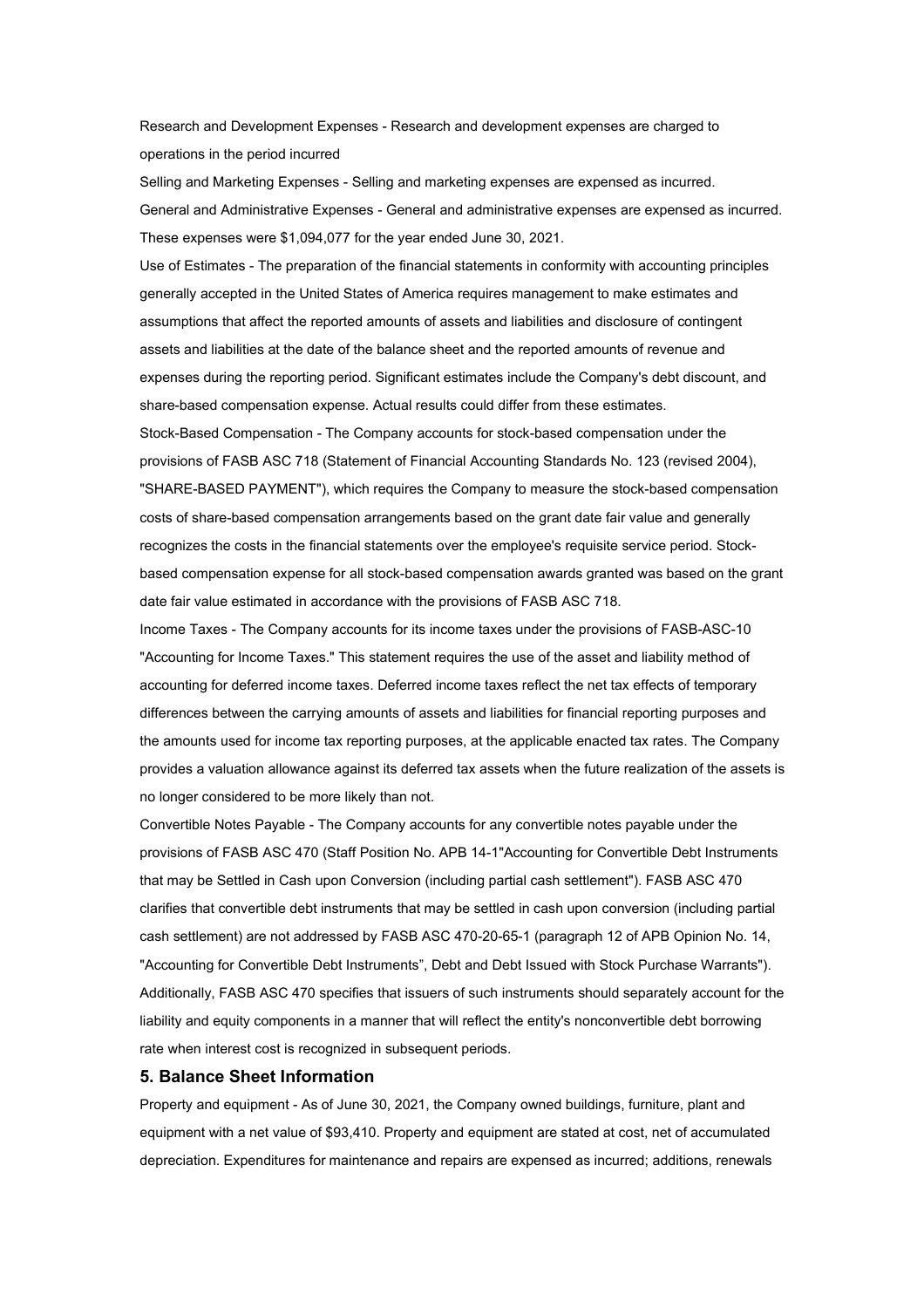and betterments are capitalized. Depreciation of property and equipment is provided using the straightline method with estimated lives ranging from 3 to 27.5 years as follows:

Total Property and equipment \$93,410

Intangible Asset of \$512,745

Advances Payable - related parties - During the year ended June 30, 2021, the amount is \$109,310 Interest Payable: during the June 30 ended June 30, 2021 is \$763,766

Other current liabilities - As of June 30, 2021, the Company owes \$163,402 to various companies.

### **6. Stockholders' Equity**

DESCRIPTION OF SECURITIES:

The Company is authorized to issue up to 295,000,000 shares of common stock (1), par value \$.001 per share, of which 324,267,074 shares were issued and outstanding as of June 30, 2021. The Company is also authorized to issue up to 5,000,000 shares of Series B Preferred convertible stock, par value \$.001 per share, of which 766,667 shares were issued and outstanding as of June 30, 2021. Common stock:

The Company is authorized to issue up to 295,000,000 shares of common stock, par value \$.001 per share, of which 324,267,074 shares were issued and outstanding as of June 30, 2021.

Each shareholder is entitled to one vote for each share of common stock owned of record. The holders of shares of common stock do not possess cumulative voting right, which means that the holders of more than 50% of the outstanding shares voting for the election of directors can elect all of the directors, and in such event the holders of the remaining shares will be unable to elect any of our directors. Holders of outstanding shares of common stock are entitled to receive dividends out of assets legally available at such times and in such amounts as our Board of Directors may determine. Upon our liquidation, dissolution, or winding, the assets legally available for distribution to our shareholders will be distributable ratably among the holders of the shares outstanding at the time. Holders of our shares of common stock have no pre-emptive, conversion, or subscription rights, and our shares of common stock are not subject to redemption. All our shares of common stock are fully paid and non-assessable. Preferred stock:

The Company is authorized to issue 5,000,000 shares of Series B Preferred Stock at a par value of \$0.001 per share. The Company had 766,667 issued and outstanding Series B Preferred Stock shares as of June 30, 2021.